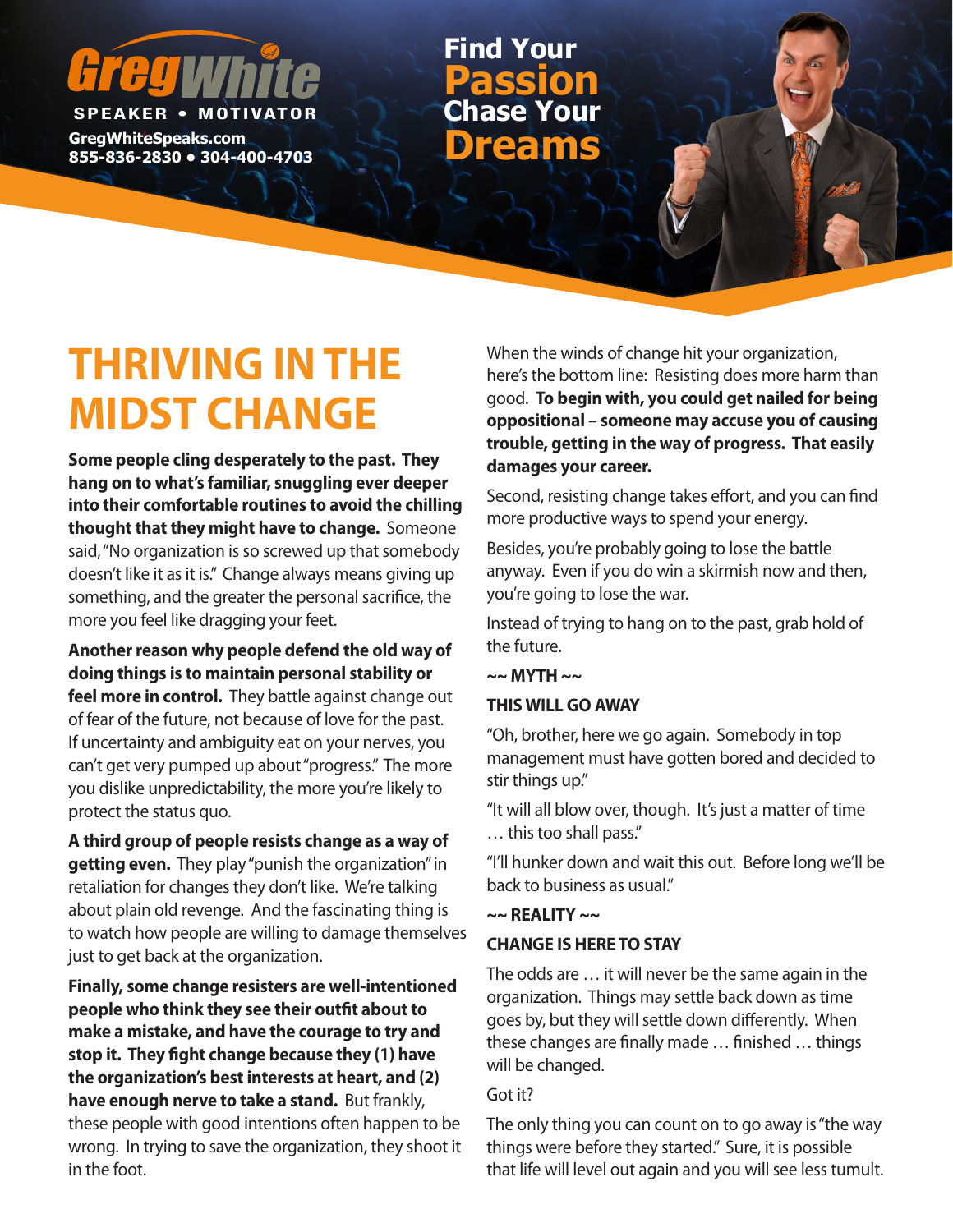

Time may clear up some confusion. Things might run more smoothly.

But chances are bigger changes will come along before these are put to bed. There really may not be much let up in sight. If this were a game of basketball, change would have us all under a full court press.

This isn't something management stirred up for the heck of it – what you are seeing are reactions to changes in the outside world. The organization is simply trying to cope. It does not really have much of a choice. Often the alternatives are to adjust (change), or die.

Check it out. Many organizations are not adapting fast enough. Some are critically wounded while others are already dead and gone.

Change, on the other hand, has eternal life.

#### **~~ MYTH ~~**

#### **I CAN JUST KEEP ON DOING MY JOB LIKE I HAVE BEEN.**

"I don't think my job will be affected by all the changes."

"We've been doing it this way for years and it seems to be working. I don't see any reason why I should change the way I'm doing things."

"Why fix something that isn't broken?"

**~~ REALITY ~~**

#### **IF THE ORGANIZATION IS CHANGING,**

#### **YOU PROBABLY NEED TO BE CHANGING, TOO.**

Pay very close attention to what is going on around you – if the organization is changing at a faster rate than you are, you could be headed for trouble.

Examine your work routines, your modus operandi, and see if you are out of step with the new beat in the organization. During times like these, the cadence changes. Work needs to move at a faster tempo. Problems can hit in a hurry and easily outrun you.

You probably should think of the next several months as one sustained "two-minute drill."

If you see changes in the culture, priorities, management style or work pace in the organization, take it as hard evidence that you probably need to start doing some things differently yourself. You cannot rely on the old tried-and-true approach during periods of major transition and change.

#### **~~ MYTH ~~**

#### **MANAGEMENT DOESN'T CARE ABOUT US.**

"The big shots have forgotten about the average employee. We are being sold down the river."

"They are insensitive and out of touch with the rest of the organization."

"It isn't fair. You think of all the years people have worked hard for this outfit, and this is the thanks they get."

#### **~~ REALITY ~~**

#### **MANAGEMENT HAS TO MAKE SOME TOUGH DECISIONS.**

#### **IT IS IMPOSSIBLE TO KEEP EVERYONE HAPPY.**

Times like these put many new stresses and demands on everybody in the organization. Upper management has to make some hard calls and take unpopular steps. It isn't easy. It isn't fun. And it isn't proof that higher management is mean or insensitive.

Watching an organization go through major transition and change is sort of like watching people in a card game. Some win, some lose and some break even. Just like the card dealer, management must "work for the greater good" of the organization, realizing that in the process some people are hit harder than others.

If you were the person in charge, you would face the same dilemma.

It is easy to sit back and criticize higher management's way of doing things. Also, it is easy to accuse management of not caring about people. When you don't like what is happening, the natural tendency is to look for someone to blame.

Instead of pointing the finger at upper management, consider the possibility that they are only doing what they have to do. It is very common to care deeply for others and still not be in a position to give them everything they want.

#### **~~ MYTH ~~**

#### **I AM NOT IN A POSITION TO MAKE A DIFFERENCE.**

"All these changes are causing chaos and confusion. Why don't they get things straightened out?"

"Well, all these changes weren't my idea. It is not my responsibility to make them work."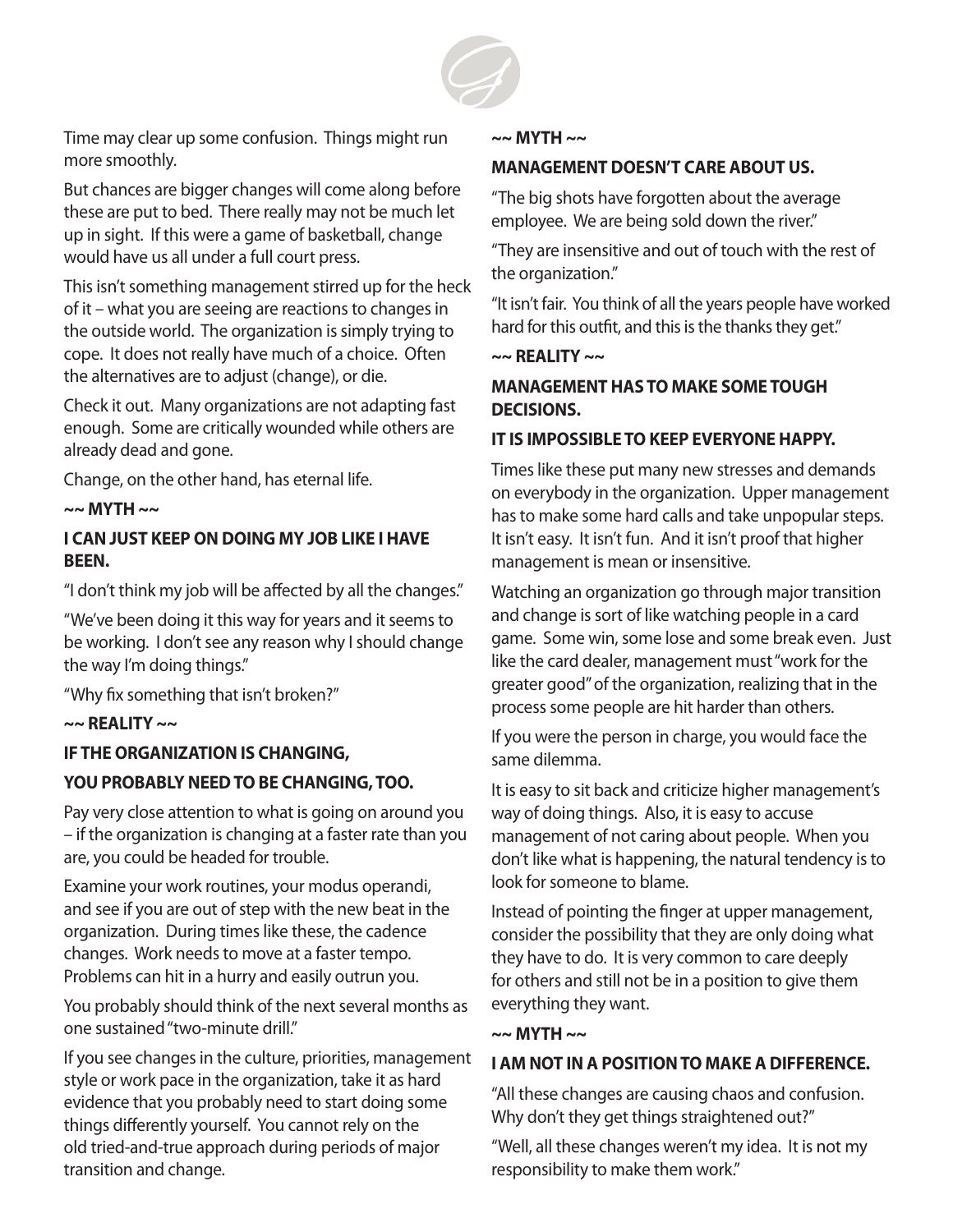

"There's nothing I can do anyhow."

#### **~~ REALITY ~~**

**YOU'RE EITHER PART OF THE SOLUTION** 

#### **OR PART OF THE PROBLEM.**

During times like these, people often feel like a victim of circumstances which removes power from them. They feel helpless, vulnerable and unable to have a significant influence on the work situation.

It is understandable why you might feel that way. But you should test the validity of those feelings. You are not helpless and you will make a difference in one way or another.

You and everybody else are in a position to have a positive impact. You also have a responsibility to wield that favorable influence. Broad-based, grassroots support of the changes is very important.

Don't act helpless. Test the limits of your personal effectiveness.

You may surprise yourself with how much you can accomplish and the contribution you can make toward helping the organization through the changes.

#### **~~ MYTH ~~**

#### **THE CHANGES WEREN'T REALLY NECESSARY.**

"The organization was doing just fine. This was a bad call by top management."

"We would have been a lot better off without all these changes."

"Why can't they leave well enough alone? I just don't get it."

#### **~~ REALITY ~~**

#### **WHAT'S NECESSARY NOW IS TO MAKE THE CHANGES WORK.**

John Gardner, author and founder of Common Cause, said, "Most ailing organizations have developed a functional blindness to their own defects. They are not suffering because they cannot solve their problems, but because they cannot see their problems." Could you be missing something?

At any rate, nothing is gained by continuing to secondguess the approach that the organization is taking. Instead of arguing over whether it was the right

decision, now that the decision has been made, it is everyone's job to make it right.

The organization desperately needs each person's support. Major change efforts almost always destabilize and organization and temporarily make it more vulnerable. The entire work force needs to rally, close ranks and defend the organization that provides the paycheck on a regular basis.

Everybody loses if people keep questioning the wisdom of the strategy and the organization begins to splinter. What's done is done. The job now is to make it a successful strategy.

The organization does not need any "Monday morning quarterbacks" … it needs team players.

### **BECOMING A CHANGE AGENT CONTROL YOUR ATTITUDE**

It is understandable that a person would be upset or disappointed about certain aspects of the changes. But how long should you let these feelings go on? Two weeks? Six months? A year? Are you going to hold a grudge for ten years?

W. Clement Stone, the president of Combined Insurance and the author of numerous books, said, "There is very little difference in people. But that little difference makes a big difference. The little difference is attitude. The big difference is whether it is positive or negative."

You can concentrate on what's going wrong, and become preoccupied with things that are aggravating and upsetting. Or you can be a "change agent" and throw your energies at correcting problems. So get caught up in the new directions of the organization. Seize this chance to learn and grow. Choose – deliberately – to be positive, optimistic, enthusiastic. You will benefit far more than the organization will.

#### **TAKE SOME OWNERSHIP OF THE CHANGES**

In today's world, business as usual is business as unusual. That is the norm, not the exception. Change has become the new status quo.

Consider a central part of your job description to be personal responsibility for managing change. That's now a core element of every job in the organization.

Complaining, however, is not the same as contributing. If you wish to flag a problem, also be prepared to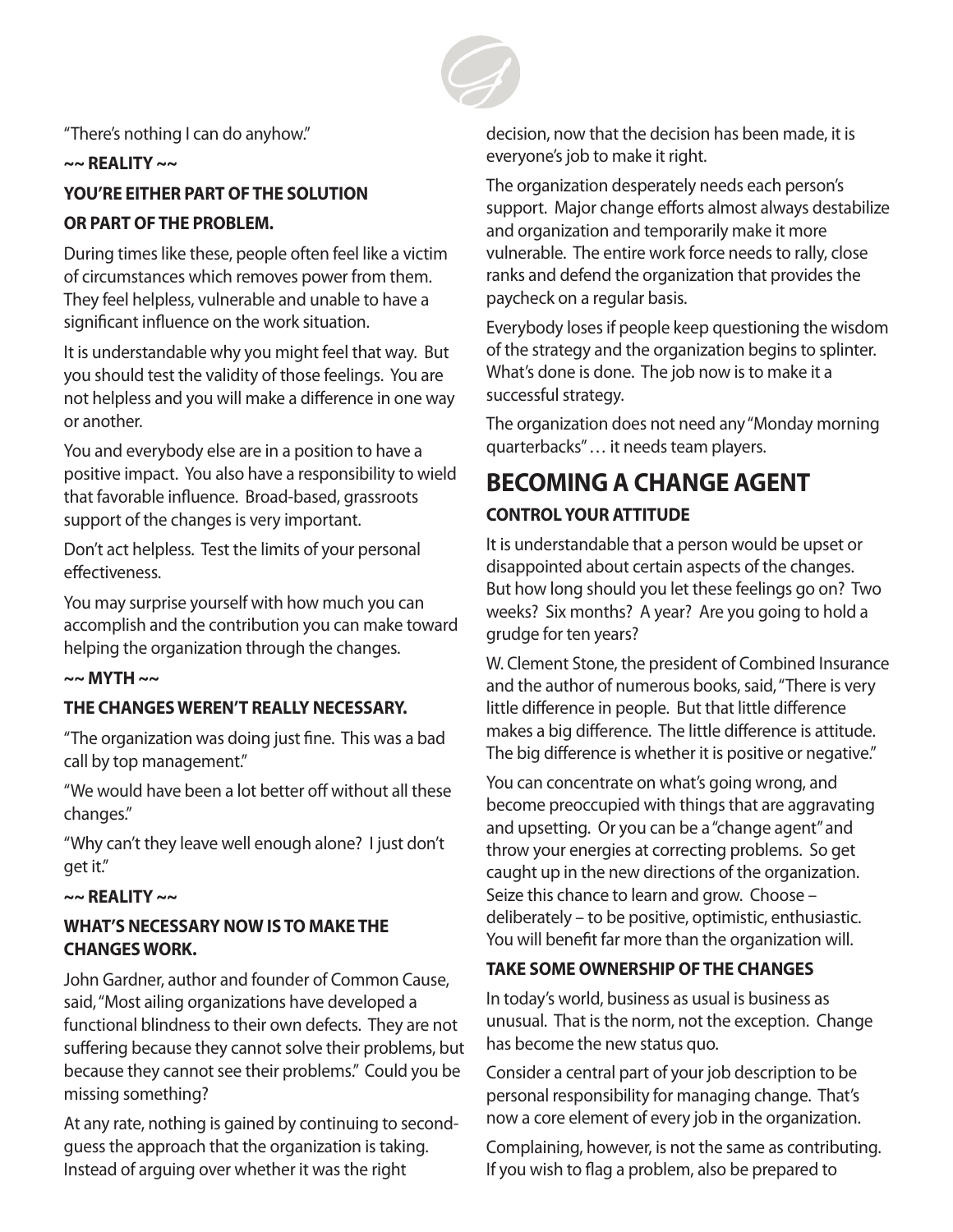

suggest workable solutions. Have the guts to report problems to higher management, but don't just go around griping.

This is your organization that is changing. If the changes run into problems, you as a paid employee or the organization are suppose to help fix things. That is the best way to protect your paycheck and your career.

#### **CHOOSE YOUR BATTLES CAREFULLY**

During the months ahead you will be faced constantly with a choice of running against the wind or riding the wind.

Ride it.

Circumstances can be confusing, frustrating, sometimes scary and depressing. It is enough to bring on a sour mood and make you feel like fighting against the changes. But that can only bring you a bad reputation and burnout.

Don't fight losing battles. Concentrate on keeping the wind at your back.

#### **DON'T LET YOUR STRENGTHS BECOME YOUR WEAKNESSES**

The abilities, work habits or loyalties that served you well in times past may outlive their usefulness. The winds of change reshape circumstances and present different problems. New personalities come into the picture. Even if your job title and duties remain the same, the situation calls for something new out of you.

Be sure to shift your job's priorities to match the changes in organizational priorities. Align yourself with any changes in values and culture. Adjust your approach to fit the personality and management style of new leaders. Get busy developing new competencies if your skills become outdated. Tom Peters writes, "Only those who constantly retool themselves stand a chance of staying employed in the years ahead."

Be alert. Catch on. Refocus rapidly.

Examine your job and identify the critical few, make-orbreak factors important for job success. Chances are something there has changed.

Continuing to focus on "doing what you do best" might be one of the worst things you could do.

#### **KEEP YOUR SENSE OF HUMOR**

You have heard the line: "They said cheer up, things could get worse. So I cheered up and, sure enough, things got worse." An upbeat attitude and good sense of humor won't keep you from getting hit by trouble, but they will help you handle it if you do get hit.

For years Reader's Digest has been saying it …. "Laughter is the best medicine." Psychological and medical research solidly confirms this – humor is good therapy. It helps you keep things in perspective, and that's important right now.

Change usually offers plenty of reasons to be upset, worried and confused. You can laugh at the craziness of it all, or you could choose to cry. Either one would be an understandable emotional reaction to the situation. Crying can be cleansing, but humor is healing. So choose laughter. It also helps keep you from blowing all the aggravations out of proportion.

#### **BE TOLERANT OF MANAGEMENT MISTAKES**

"Zero defects" is an alien concept in managing transition and change. If the organization waited until the changes could be made perfectly, they would never be made at all.

Of course, what looks to you like a mistake may be precisely the right move management should make. Or the best move under the circumstances. So when you see higher management do something that looks wrong to you, remember it might look right if you knew more or if you sat where they sit.

What looks like a dumb move may be the lesser evil. They might simply be doing what they have to do. In other words, they may be boxed in by higher orders, or by the situation itself. Your boss could be boiling inside, but feel compelled to defend the actions of the organization. Plus, the organization itself may not have any appealing options.

Almost always there are some trade-offs involved. And particularly when you are the victim of one of those trade-offs, it easily looks like a management mistake. Give bosses the benefit of the doubt. Put yourself in their shoes. Doesn't it make sense that they are trying to do their best?